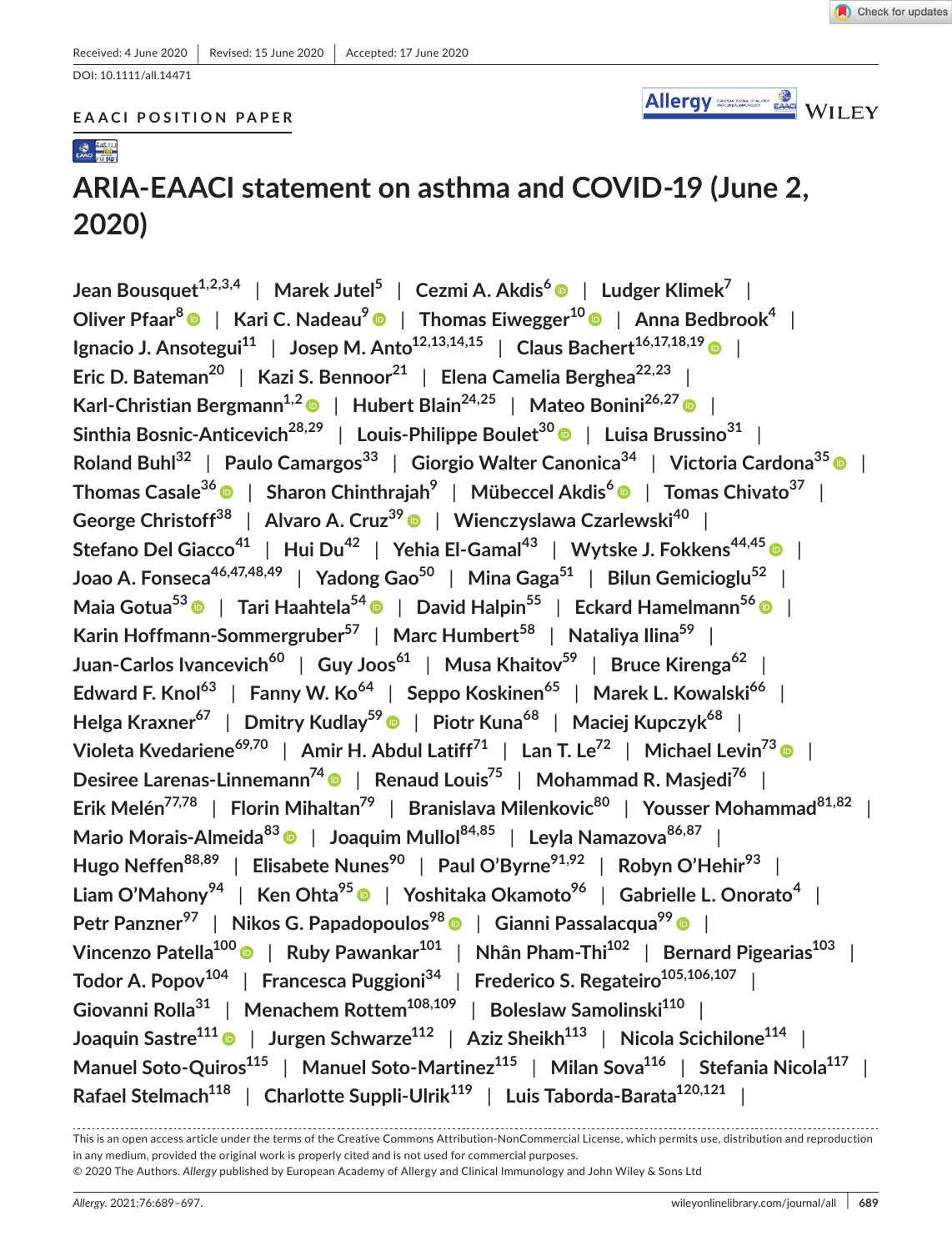| 690<br><b>BOUSQUET ET AL.</b><br>WILEY-Allergy                                                                                                                                                                                              |  |  |  |  |
|---------------------------------------------------------------------------------------------------------------------------------------------------------------------------------------------------------------------------------------------|--|--|--|--|
| Teresa To <sup>122</sup>   Peter-Valentin Tomazic <sup>123</sup>   Sanna Toppila-Salmi <sup>54</sup> ©                                                                                                                                      |  |  |  |  |
| Ioanna Tsiligianni <sup>124,125</sup>   Omar Usmani <sup>126</sup>   Arunas Valiulis <sup>127,128</sup>                                                                                                                                     |  |  |  |  |
| Maria Teresa Ventura <sup>129</sup>   Giovanni Viegi <sup>130,131</sup>   Theodor Vontetsianos <sup>132</sup>                                                                                                                               |  |  |  |  |
| De Yun Wang $^{133}$   Sian Williams $^{134}$   Gary W. K. Wong $^{135}$   Arzu Yorgancioglu $^{136}$                                                                                                                                       |  |  |  |  |
|                                                                                                                                                                                                                                             |  |  |  |  |
| Mario Zernotti <sup>137</sup>   Mihaela Zidarn <sup>138</sup>   Torsten Zuberbier <sup>1,2</sup>   Ioana Agache <sup>139</sup> ©                                                                                                            |  |  |  |  |
| <sup>1</sup> Charité, Universitätsmedizin Berlin, Humboldt-Universität zu Berlin, Berlin, Germany                                                                                                                                           |  |  |  |  |
| <sup>2</sup> Comprehensive Allergy Center, Department of Dermatology and Allergy, Berlin Institute of Health, Berlin, Germany                                                                                                               |  |  |  |  |
| <sup>3</sup> University Hospital Montpellier, Montpellier, France                                                                                                                                                                           |  |  |  |  |
| <sup>4</sup> MACVIA-France, Montpellier, France                                                                                                                                                                                             |  |  |  |  |
| <sup>5</sup> Department of Clinical Immunology, Wrocław Medical University and ALL-MED Medical Research Institute, Wroclaw, Poland                                                                                                          |  |  |  |  |
| <sup>6</sup> Akdis M. Swiss Institute of Allergy and Asthma Research (SIAF), University of Zurich, Davos, Switzerland                                                                                                                       |  |  |  |  |
| <sup>7</sup> Center for Rhinology and Allergology, Wiesbaden, Germany                                                                                                                                                                       |  |  |  |  |
| <sup>8</sup> Section of Rhinology and Allergy, Department of Otorhinolaryngology, Head and Neck Surgery, University Hospital Marburg, Philipps-Universität Marburg,<br>Marburg, Germany                                                     |  |  |  |  |
| <sup>9</sup> Stanford University School of Medicine, Sean N. Parker Center for Allergy and Asthma Research, Stanford, CA, USA                                                                                                               |  |  |  |  |
| <sup>10</sup> The Hospital for Sick Children, Department of Paediatrics, Division of Clinical Immunology and Allergy, Food allergy and Anaphylaxis Program, The University<br>of Toronto, Toronto, ON, Canada                               |  |  |  |  |
| <sup>11</sup> Department of Allergy and Immunology, Hospital Quironsalud Bizkaia, Erandio, Spain                                                                                                                                            |  |  |  |  |
| <sup>12</sup> Centre for Research in Environmental Epidemiology (CREAL), ISGlobAL, Barcelona, Spain                                                                                                                                         |  |  |  |  |
| <sup>13</sup> IMIM (Hospital del Mar Research Institute), Barcelona, Spain                                                                                                                                                                  |  |  |  |  |
| <sup>14</sup> Universitat Pompeu Fabra (UPF), Barcelona, Spain                                                                                                                                                                              |  |  |  |  |
| <sup>15</sup> CIBER Epidemiología y Salud Pública (CIBERESP), Barcelona, Spain                                                                                                                                                              |  |  |  |  |
| <sup>16</sup> Upper Airways Research Laboratory, ENT Department, Ghent University Hospital, Ghent, Belgium                                                                                                                                  |  |  |  |  |
| <sup>17</sup> International Airway Research Center, First Affiliated Hospital Guangzou, Sun Yat-sen University, Guangzou, China                                                                                                             |  |  |  |  |
| <sup>18</sup> Division of ENT Diseases, CLINTEC, Karolinska Institutet, Stockholm, Sweden                                                                                                                                                   |  |  |  |  |
| <sup>19</sup> Department of ENT Diseases, Karolinska University Hospital, Stockholm, Sweden                                                                                                                                                 |  |  |  |  |
| <sup>20</sup> Department of Medicine, University of Cape Town, Cape Town, South Africa                                                                                                                                                      |  |  |  |  |
| <sup>21</sup> Department of Respiratory Medicine, National Institute of Diseases of the Chest and Hospital, Dhaka, Bangladesh                                                                                                               |  |  |  |  |
| <sup>22</sup> Allergology and Clinical Immunology, Carol Davila University of Medicine and Pharmacy, Bucharest, Romania                                                                                                                     |  |  |  |  |
| <sup>23</sup> Clinical Emergency Hospital for Children MS Curie, Bucharest, Romania                                                                                                                                                         |  |  |  |  |
| <sup>24</sup> Department of Geriatrics, Montpellier University Hospital, Montpellier, France                                                                                                                                                |  |  |  |  |
| <sup>25</sup> EA:2991, Euromov, University Montpellier, Montpellier, France                                                                                                                                                                 |  |  |  |  |
| <sup>26</sup> Department of Cardiovascular and Thoracic Sciences, Fondazione Policlinico Universitario A Gemelli IRCCS, Università Cattolica del Sacro Cuore, Rome, Italy                                                                   |  |  |  |  |
| <sup>27</sup> National Heart and Lung Institute, Royal Brompton Hospital and Imperial College London, London, UK                                                                                                                            |  |  |  |  |
| <sup>28</sup> Woolcock Institute of Medical Research, University of Sydney, Sydney, NSW, Australia                                                                                                                                          |  |  |  |  |
| <sup>29</sup> Woolcock Emphysema Centre and Sydney Local Health District, Glebe, NSW, Australia                                                                                                                                             |  |  |  |  |
| <sup>30</sup> Quebec Heart and Lung Institute, Laval University, Québec City, QC, Canada<br><sup>31</sup> Allergy and Clinical Immunology Unit, Department of Medical Sciences, University of Torino and Mauriziano Hospital, Torino, Italy |  |  |  |  |
| <sup>32</sup> Department of Pulmonary Medicine, Mainz University Hospital, Mainz, Germany                                                                                                                                                   |  |  |  |  |
| <sup>33</sup> Department of Pediatrics, Medical School, Federal University of Minas Gerais, Belo Horizonte, Brazil                                                                                                                          |  |  |  |  |
| <sup>34</sup> Personalized Medicine Asthma and Allergy Clinic-Humanitas University and Research Hospital, IRCCS-Milano, Milano, Italy                                                                                                       |  |  |  |  |
| <sup>35</sup> Allergy Section, Department of Internal Medicine, Hospital Vall d'Hebron and ARADyAL research network, Barcelona, Spain                                                                                                       |  |  |  |  |
| <sup>36</sup> Division of Allergy/immunology, University of South Florida, Tampa, FL, USA                                                                                                                                                   |  |  |  |  |
| <sup>37</sup> School of Medicine, University CEU San Pablo, Madrid, Spain                                                                                                                                                                   |  |  |  |  |
| <sup>38</sup> Faculty of Public Health, Medical University - Sofia, Sofia, Bulgaria                                                                                                                                                         |  |  |  |  |
| <sup>39</sup> Fundação ProAR, Federal University of Bahia and GARD/WHO Planning Group, Salvador, Brazil                                                                                                                                     |  |  |  |  |
| <sup>40</sup> Medical Consulting Czarlewski, Levallois, France                                                                                                                                                                              |  |  |  |  |
| <sup>41</sup> Department of Medical Sciences and Public Health and Unit of Allergy and Clinical Immunology, University Hospital "Duilio Casula", University of Cagliari,                                                                    |  |  |  |  |
| Cagliari, Italy<br>$^{42}$ Department of Respiratory Medicine, Wuhan Children's Hospital, Tongji Medical College, Huazhong, University of Science and Technology, Wuhan, Hubei,<br>China                                                    |  |  |  |  |

Pediatric Allergy and Immunology Unit, Children's Hospital, Ain Shams University, Cairo, Egypt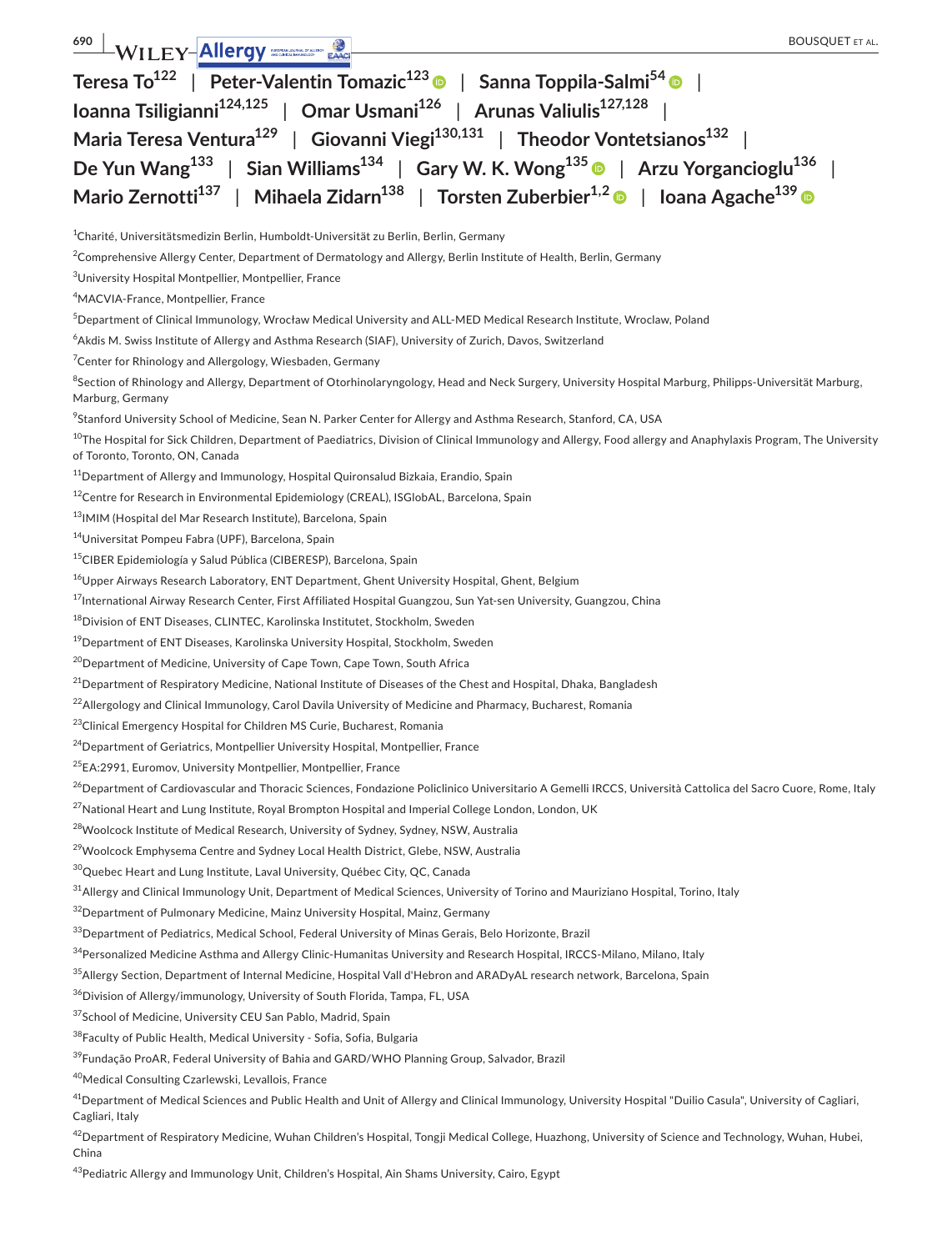| <b>BOUSQUET ET AL.</b>                                                                                                                                       | Allergy <u>- Allergy Aller</u> | 691 |
|--------------------------------------------------------------------------------------------------------------------------------------------------------------|--------------------------------|-----|
| <sup>44</sup> Department of Otorhinolaryngology, Academic Medical Centers, AMC, Amsterdam, The Netherlands                                                   |                                |     |
| <sup>45</sup> EUFOREA, Brussels, Belgium                                                                                                                     |                                |     |
| <sup>46</sup> Center for Research in Health Technologies and Information Systems, CINTESIS, Universidade do Porto, Porto, Portugal                           |                                |     |
| <sup>47</sup> Allergy Unit, Instituto CUF Porto e Hospital CUF Porto, Porto, Portugal                                                                        |                                |     |
| <sup>48</sup> Health Information and Decision Sciences Department - CIDES, Faculdade de Medicina, Universidade do Porto, Porto, Portugal                     |                                |     |
| <sup>49</sup> Faculdade de Medicina da Universidade do Porto, Porto, Portugal                                                                                |                                |     |
| <sup>50</sup> Department of Allergology, Zhongnan Hospital of Wuhan University, Wuhan, China                                                                 |                                |     |
| <sup>51</sup> 7th Respiratory Medicine Department and Asthma Center, Athens Chest Hospital, Athens, Greece                                                   |                                |     |
| <sup>52</sup> Department of Pulmonary Diseases, Cerrahpasa Faculty of Medicine, Istanbul University-Cerrahpasa, Istanbul, Turkey                             |                                |     |
| <sup>53</sup> Center of Allergy and Immunology, Georgian Association of Allergology and Clinical Immunology, Tbilisi, Georgia                                |                                |     |
| <sup>54</sup> Skin and Allergy Hospital, Helsinki University Hospital, Helsinki, Finland                                                                     |                                |     |
| <sup>55</sup> College of Medicine and Health, University of Exeter Medical School, University of Exeter, Exeter, UK                                          |                                |     |
| <sup>56</sup> Klinik für Kinder- und Jugendmedizin, Kinderzentrum Bethel, Evangelisches Klinikum Bethel EvKB, University Bielefeld, Bielefeld, Germany       |                                |     |
| <sup>57</sup> Department of Pathophysiology and Allergy Research, Medical University of Vienna, Vienna, Austria                                              |                                |     |
| <sup>58</sup> Service de Pneumologie, Hôpital Bicêtrem, Inserm UMR_S999, Université Paris-Sud, Le Kremlin Bicêtre, France                                    |                                |     |
| <sup>59</sup> National Research Center - Institute of Immunology Federal Medical-Biological Agency of Russia, Moscow, Russia                                 |                                |     |
| <sup>60</sup> Servicio de Alergia e Immunologia, Clinica Santa Isabel, Buenos Aires, Argentina                                                               |                                |     |
| <sup>61</sup> Department of Respiratory Medicine, Ghent University Hospital, Ghent, Belgium                                                                  |                                |     |
| <sup>62</sup> Makerere University Lung Institute, Kampala, Uganda                                                                                            |                                |     |
| <sup>63</sup> Departments of Immunology and Dermatology/Allergology, University Medical Center Utrecht, Utrecht, The Netherlands                             |                                |     |
| <sup>64</sup> Department of Medicine and Therapeutics, The Chinese University of Hong Kong, Hong Kong, Hong Kong                                             |                                |     |
| <sup>65</sup> Finnish Institute for Health and Welfare, Helsinki, Finland                                                                                    |                                |     |
| <sup>66</sup> Department of Immunology and Allergy, Healthy Ageing Research Center, Medical University of Lodz, Lodz, Poland                                 |                                |     |
| <sup>6</sup> /Department of Otorhinolaryngology, Head and Neck Surgery, Semmelweis University, Budapest, Hungary                                             |                                |     |
| <sup>68</sup> Division of Internal Medicine, Asthma and Allergy, Barlicki University Hospital, Medical University of Lodz, Lodz, Poland                      |                                |     |
| <sup>69</sup> Department of Pathology, Faculty of Medicine, Institute of Biomedical Sciences, Vilnius University, Vilnius, Lithuania                         |                                |     |
| <sup>70</sup> Clinic of Chest diseases and Allergology, Faculty of Medicine, Institute of Clinical medicine, Vilnius University, Vilnius, Lithuania          |                                |     |
| <sup>71</sup> Allergy and Immunology Centre, Pantai Hospital, Kuala Lumpur, Malaysia                                                                         |                                |     |
| <sup>72</sup> University of Medicine and Pharmacy, Hochiminh City, Vietnam                                                                                   |                                |     |
| <sup>73</sup> Division Paediatric Allergology, University of Cape Town, Cape Town, South Africa                                                              |                                |     |
| <sup>74</sup> Center of Excellence in Asthma and Allergy, Médica Sur Clinical Foundation and Hospital, México City, Mexico                                   |                                |     |
| <sup>75</sup> Department of Pulmonary Medicine, CHU Sart-Tilman, and GIGA 13 Research Group, Liege, Belgium                                                  |                                |     |
| <sup>76</sup> Tobacco Control Research Centre, Iranian Anti Tobacco Association, Tehran, Iran                                                                |                                |     |
| <sup>77</sup> Sachs' Children and Youth Hospital, Södersiukhuset, Stockholm, Sweden                                                                          |                                |     |
| <sup>78</sup> Institute of Environmental Medicine, Karolinska Institutet, Stockholm, Sweden                                                                  |                                |     |
| <sup>79</sup> National Institute of Pneumology M Nasta, Bucharest, Romania                                                                                   |                                |     |
| 80 Clinic for Pulmonary Diseases, Clinical Center of Serbia, Faculty of Medicine, Serbian Association for Asthma and COPD, University of Belgrade, Belgrade, |                                |     |
| Serbia                                                                                                                                                       |                                |     |
| 81 National Center for Research in Chronic Respiratory Diseases. Tishreen University School of Medicine. Latakia. Syria                                      |                                |     |
| 82 Syrian Private University-Damascus, Damas, Syria                                                                                                          |                                |     |
| <sup>83</sup> Allergy Center, CUF Descobertas Hospital, Lisbon, Portugal                                                                                     |                                |     |
| <sup>84</sup> Rhinology Unit and Smell Clinic, ENT Department, Hospital Clínic, Barcelona, Spain                                                             |                                |     |
| <sup>85</sup> Clinical and Experimental Respiratory Immunoallergy, IDIBAPS, CIBERES, University of Barcelona, Barcelona, Spain                               |                                |     |
| 86 Scientific Centre of Children's Health Under the MoH, Moscow, Russia                                                                                      |                                |     |
| <sup>87</sup> Russian National Research Medical University Named Pirogov, Moscow, Russia                                                                     |                                |     |
| 88 Director of Center of Allergy, Immunology and Respiratory Diseases, Santa Fe, Argentina                                                                   |                                |     |
| 89 Argentina Center for Allergy and Immunology, Santa Fe, Argentina                                                                                          |                                |     |
| $^{90}$ Servico de Pneumologia Hospital Central and Faculdade de Medicina Dr Eduardo Mondelane, Maputo, Mozambique                                           |                                |     |
| <sup>91</sup> Division of Respirology, Department of Medicine, McMaster University, Hamilton, ON, Canada                                                     |                                |     |
| <sup>92</sup> Firestone Institute for Respiratory Health, St Joseph's Healthcare, Hamilton, ON, Canada                                                       |                                |     |
| 93 Department of Allergy, Immunology and Respiratory Medicine, Central Clinical School, Monash University, and Alfred Health, Melbourne, Vic., Australia     |                                |     |
| 94 Departments of Medicine and Microbiology, APC Microbiome Ireland, University College Cork, Cork, Ireland                                                  |                                |     |

 $^{95}\!$  National Hospital Organization, Tokyo National Hospital, Tokyo, Japan

 $^{96}$ Department of Otorhinolaryngology, Chiba University Hospital, Chiba, Japan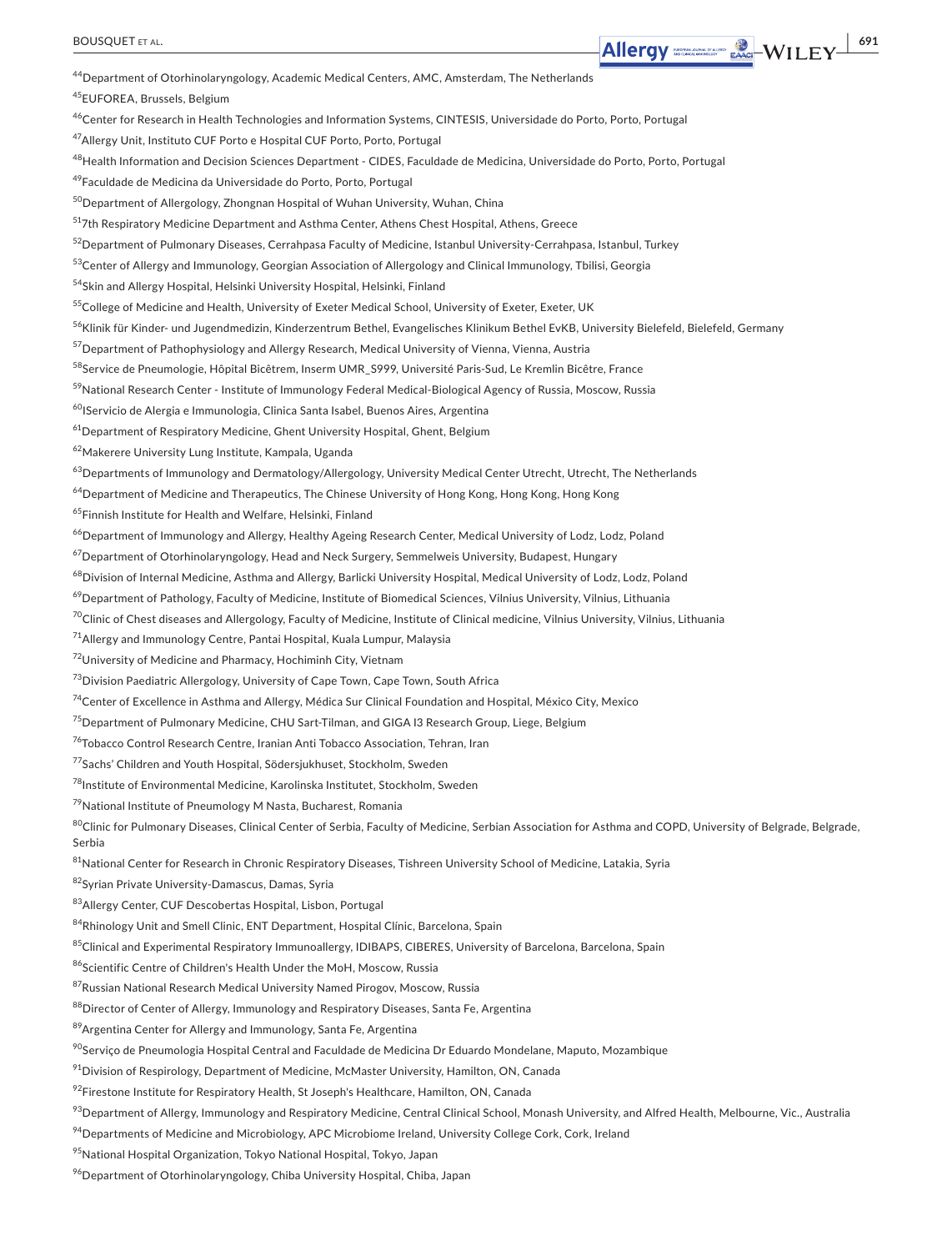## **EXAMPLE ANTENTIFY-ALL CONSULT ET AL.**

 $^{97}$ Department of Immunology and Allergology, Faculty of Medicine and Faculty Hospital in Pilsen, Charles University in Prague, Pilsen, Czech Republic

 $^{98}$ Division of Infection, Immunity and Respiratory Medicine, Royal Manchester Children's Hospital, University of Manchester, Manchester, UK

99<br>Allergy and Respiratory Diseases, Ospedale Policlino San Martino -University of Genoa, Genoa, Italy

<sup>100</sup>Division of Allergy and Clinical Immunology, Department of Medicine, Agency of Health ASL Salerno, "Santa Maria della Speranza" Hospital, Salerno, Italy

<sup>101</sup>Department of Pediatrics, Nippon Medical School, Tokyo, Japan

<sup>102</sup>Ecole Polytechnique Palaiseau, IRBA (Institut de Recherche bio-Médicale des Armées),, Bretigny, France

<sup>103</sup>Société de Pneumologie de Langue Française, Espace Francophone de Pneumologie, Paris, France

<sup>104</sup>University Hospital 'Sv Ivan Rilski'", Sofia, Bulgaria

105 Allergy and Clinical Immunology Unit, Centro Hospitalar e Universitário de Coimbra, Coimbra, Portugal

<sup>106</sup>Faculty of Medicine, Institute of Immunology, University of Coimbra, Coimbra, Portugal

<sup>107</sup>Faculty of Medicine, ICBR - Coimbra Institute for Clinical and Biomedical Research, CIBB, University of Coimbra, Coimbra, Portugal

108 Division of Allergy Asthma and Clinical Immunology, Emek Medical Center, Afula, Israel

<sup>109</sup>Rappaport Faculty of Medicine, Technion-Israel Institute of Technology, Haifa, Israel

<sup>110</sup>Department of Prevention of Envinronmental Hazards and Allergology, Medical University of Warsaw, Warsaw, Poland

111Faculty of Medicine, Fundacion Jimenez Diaz, CIBERES, Autonoma University of Madrid, Madrid, Spain

112Centre for Inflammation Research, Child Life and Health, The University of Edinburgh, Edinburgh, UK

113The Usher Institute of Population Health Sciences and Informatics, The University of Edinburgh, Edinburgh, UK

<sup>114</sup>PROMISE Department, University of Palermo, Palermo, Italy

115Department of Pediatrics, Hospital Nacional de Niños, San José, Costa Rica

116 Department of Respiratory Medicine, University Hospital Olomouc, Olomouc, Czech Republic

<sup>117</sup>Allergy and Clinical Immunology Unit, Department of Medical Sciences, University of Torino and Mauriziano Hospital, Torino, Italy

118Pulmonary Division, Heart Institute (InCor), Hospital da Clinicas da Faculdade de Medicina da Universidade de Sao Paulo, Sao Paulo, Brazil

<sup>119</sup> Department of Respiratory Medicine, Hvidovre Hospital and University of Copenhagen, Copenhagen, Denmark

120Faculty of Health Sciences, University of Beira Interior, Covilhã, Portugal

<sup>121</sup>Department of Immunoallergology, Cova da Beira University Hospital Centre, Covilhã, Portugal

<sup>122</sup>The Hospital for Sick Children, Dalla Lana School of Public Health, University of Toronto, Toronto, ON, Canada

123 Department of General ORL, H&NS, Medical University of Graz, ENT-University Hospital Graz, Graz, Austria

124 Health Planning Unit, Department of Social Medicine, Faculty of Medicine, University of Crete, Crete, Greece

<sup>125</sup>International Primary Care Respiratory Group International Primary Care Respiratory Group, (IPCRG), Aberdeen, Scotland

<sup>126</sup>Airways Disease Section, National Heart and Lung Institute (NHLI), Imperial College London and Royal Brompton Hospital, London, UK

<sup>127</sup>Faculty of Medicine, Institute of Clinical Medicine and Institute of Health Sciences, Vilnius University, Vilnius, Lithuania

<sup>128</sup>European Academy of Paediatrics (EAP/UEMS-SP), Brussels, Belgium

129 Unit of Geriatric Immunoallergology, University of Bari Medical School, Bari, Italy

130 Pulmonary Environmental Epidemiology Unit, CNR Institute of Clinical Physiology, Pisa, Italy

131CNR Institute for Biomedical Research and Innovation, Palermo, Italy

132 Sotiria Hospital, Athens, Greece

<sup>133</sup>Department of Otolaryngology, Yong Loo Lin School of Medicine, National University of Singapore, Singapore, Singapore

134 International Primary Care Respiratory Group IPCRG, Aberdeen, Scotland

<sup>135</sup>Department of Paediatrics, Prince of Wales Hospital, The Chinese University of Hong Kong, Shatin, Hong Kong

<sup>136</sup>Department of Pulmonology, Celal Bayar University, Manisa, Turkey

<sup>137</sup>Universidad Nacional de Villa Maria, Universidad Católica de Córdoba, Córdoba, Argentina

<sup>138</sup>University Clinic of Respiratory and Allergic Diseases, Golnik, Slovenia

<sup>139</sup>Transylvania University Brasov, Brasov, Romania

**Correspondence**: Jean Bousquet, CHU Arnaud de Villeneuve, 371 Avenue du Doyen Gaston Giraud, 34295 Montpellier Cedex 5, France. Email: jean.bousquet@orange.fr

#### **Funding information**

ARIA, Grant/Award Number: N/A

#### To the Editor,

A novel strain of human coronaviruses, the severe acute respiratory syndrome coronavirus 2 (SARS-CoV-2), named by the International Committee on Taxonomy of Viruses (ICTV), $^{\rm 1}$  has recently emerged and caused an infectious disease. This disease is

referred to as the "coronavirus disease 2019" (COVID-19) by the World Health Organization (WHO).<sup>2</sup>

The US Centers for Disease Control and Prevention (CDC) have proposed that "People with moderate to severe asthma may be at higher risk of getting very sick from COVID-19. COVID-19 can affect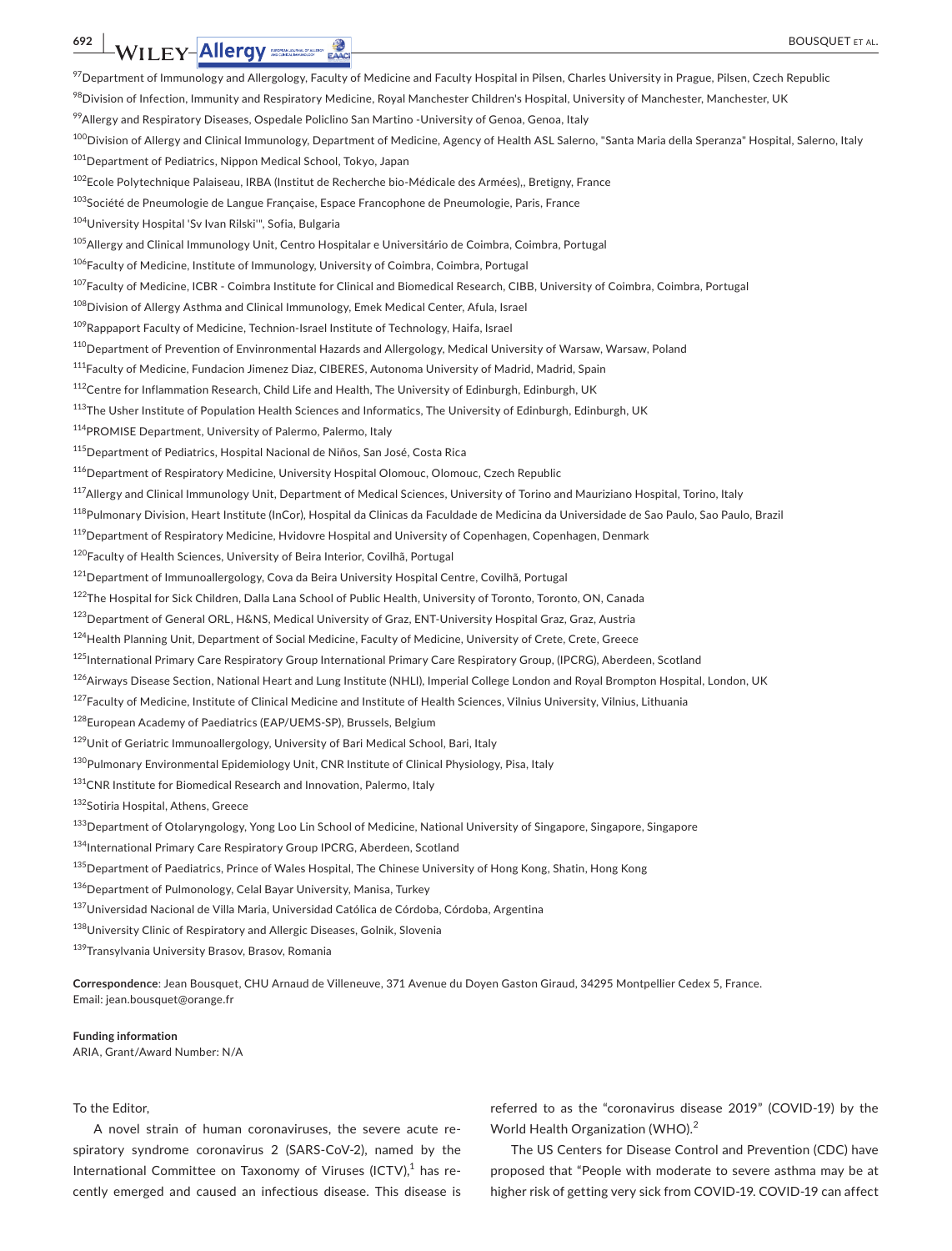your respiratory tract (nose, throat, lungs), cause an asthma attack and possibly lead to pneumonia and acute respiratory disease." (May 24, 2020). (https://www.cdc.gov/coronavirus/2019-ncov/ need-extra-precautions/asthma.html) On the other hand, in the UK, NICE proposes rapid guidelines for severe asthma (https://www. guidelines.co.uk/covid-19-rapid-guideline-severe-asthma/455275. article).

An ARIA-EAACI statement has been devised to make recommendations on asthma, and not necessarily on severe asthma, based on a consensus from its members.

It is difficult in many studies to clearly assess the prevalence of asthma on COVID-19 since most patients are older adults and probably have multimorbidities. Most studies do not clarify whether asthmatic patients with COVID-19 have isolated asthma or asthma as a multimorbidity, particularly in the context of hypertension, obesity and diabetes. In particular, obesity is a significant risk factor for COVID-19 and its severity, $^3$  and may be intertwined with asthma.

In some studies, showing data mostly on critically ill patients, there does not appear to be an increased prevalence of asthma. $4-7$ In Wuhan, the prevalence of asthma in COVID-19 patients was 0.9%, markedly lower than that of the general adult population of this city.<sup>8</sup> Differently, in New York, among 5,700 hospitalized patients with COVID-19, asthma prevalence was 9% and COPD 4.5%.<sup>9</sup> In California, 7.4% of the 377 hospitalized patients had asthma or COPD.<sup>10</sup> The US CDC reported that between March 1st and 30th 2020, among COVID-NET hospitals from 99 counties and 14 states (an open source neural network for COVID-19 infection), chronic lung disease (primarily asthma) was the second most prevalent comorbid condition for hospitalized patients aged 18-49 years with laboratory-confirmed COVID-19.<sup>11</sup> Among the 17% of COVID-19positive patients with an underlying history of asthma, the incidence was at its highest in younger adults (27% in the 18- to 49-year-old group). The UK experience on over 20, 133 hospitalized cases shows that 14% of admissions were patients with asthma.<sup>12</sup> In the OpenSAFELY Collaborative Study (UK), an increased risk of severe COVID-19, including death, was found in patients with asthma, particularly related with a recent use of oral corticosteroid.<sup>13</sup> A review with all identified studies up to 5 May 2020 is available.<sup>14</sup> However, low socioeconomic status, obesity, non-white ethnicity, chronic respiratory disease and diabetes had stronger signals.

Some anti-asthma medications, such as ciclesonide, might have a beneficial effect on COVID-19.15

Thus, whether patients with asthma are at a higher or lower risk of acquiring COVID-19 may depend on geography, age, other multimorbidities, different air quality,<sup>16</sup> genetic predispositions, ethnicity, social behaviour, access to health care or other factors. Moreover, the current information is obtained mainly from hospitalization or intensive care unit data. Real-life data in a non-selected population of asthmatics are needed to better understand the links between asthma and SARS-Cov-2 in terms of both incidence and severity.

Asthma does not seem to be a risk factor for severe COVID-19 but patients treated with oral corticosteroids may be at a higher risk of severe COVID-19.<sup>14</sup> However, a large study is needed to fully appreciate the relationship between COVID-19 and severe asthma.

According to the IPCRG (International Primary Care Respiratory Group), patients are still struggling to differentiate their symptoms between asthma flare-ups and COVID-19. They may therefore delay seeking care for asthma or COVID-19. Interestingly, clarity does not appear to have improved as the weeks have passed. People have recurrences or waves of repeated symptoms, and it is difficult to understand whether the symptoms are related to an asthma exacerbation or to COVID-19.

According to the IPCRG, many clinicians tend to prescribe antibiotics to people who they believe are having asthma exacerbations "just to be safe." They focus on the potential infection element of the trigger more than the asthma management itself. It would seem that COVID-19 might exacerbate this behaviour, not improve it.

In areas where COVID-19 is prevalent, GPs are still very concerned about oral—and, to a certain degree, inhaled—corticosteroids, possibly because they use remote models of care. They are reluctant to prescribe higher doses of ICS or OCS as they fear they cannot tell the difference between a flare-up and COVID-19.

The extent of expression in the upper and lower airways of the SARS-CoV-2 entry receptors, angiotensin-converting enzyme 2 (ACE2) and TMPRSS2, might impact the clinical severity of COVID-19. ACE-2 was found to be decreased in patients with allergic asthma<sup>17</sup> or in those receiving inhaled corticosteroids. $18$  These data suggest that this expression may be a potential contributor, among several other factors, to reduced COVID-19 severity in patients with T2 inflammation.17,19 However, ACE-2 expression in asthma patients was increased in African Americans, in males and in association with diabetes.

Finally, a recent study which analysed the nasal transcriptome of 695 children suggested that the strongest determinants of airway ACE2 and TMPRSS2 expression are T2 inflammation and viralinduced interferon inflammation. However, this study specifically showed that T2 inflammation (via IL-13) impacted differentially on ACE2 and TMPRSS2, with a T2-high phenotype being associated with a highly significant decrease in the former and a significant decrease in the latter receptor. Thus, although SARS-CoV-2-specific analyses and experiments are lacking, the differential effects of T2-inflammation on ACE2 and TMPRSS2 reported in this study warrant further research on whether T2-high and T2-low asthma phenotypes may be associated with differential susceptibility to severe COVID-19.

The first author developed seven recommendations that were sent for comment to 105 experts around the world . 69 answers were received within 48 hours, and the comments were considered. Where experts suggested modification of the recommendations, a discussion was initiated and recommendations modified until consensus was reached. After these modifications, a total of 9 recommendations were proposed for a second round. In the second round, 145 experts were invited to comment on and approve or reject the recommendations. 78 answers were received within 48 hours and, when an agreement of over 80/100 was reached, the question was included in the statement.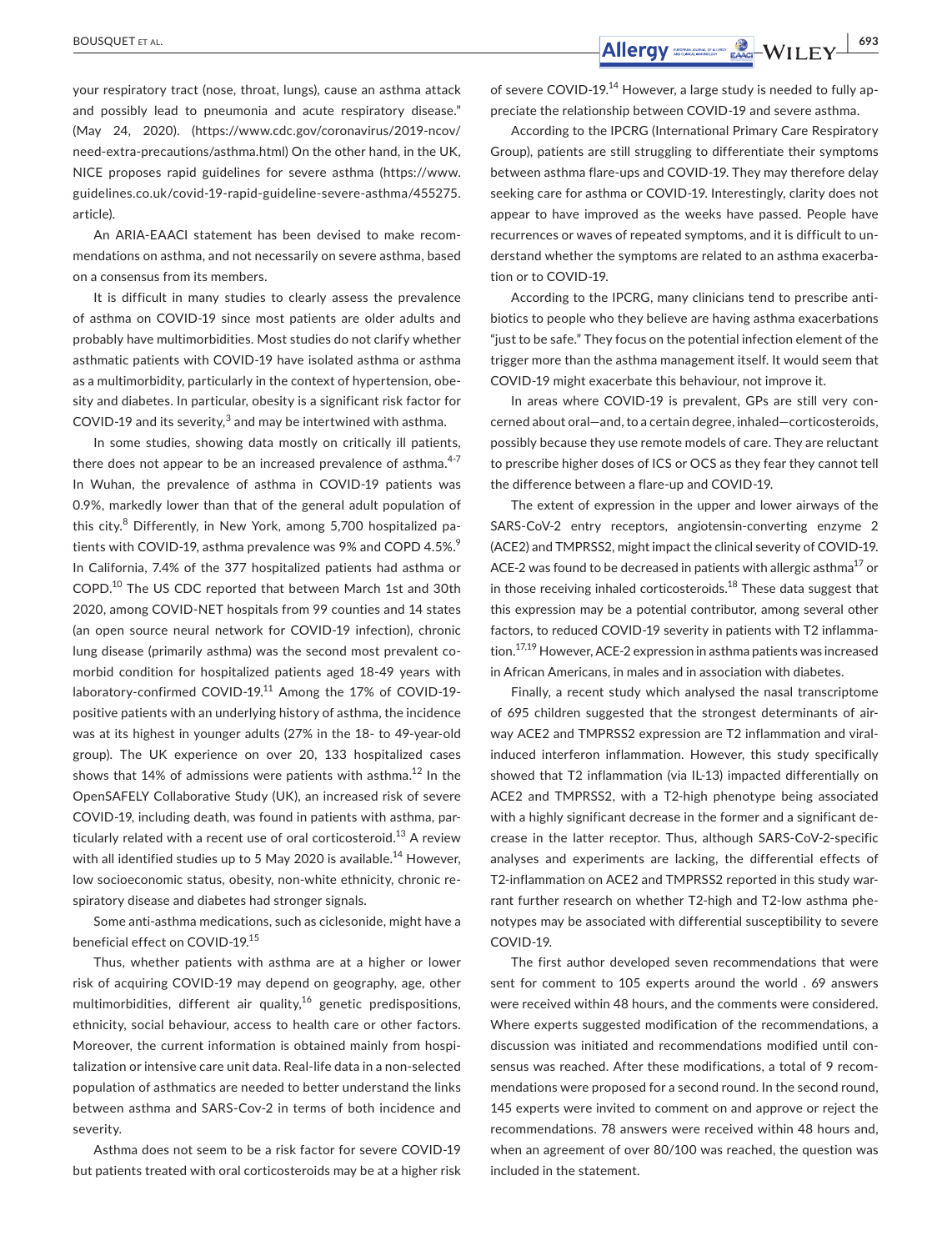

**FIGURE 1** Geographic representation of the experts

The same approach was used for the research questions. Two research needs were dropped.

The geographic distribution of the experts is given in Figure 1. They were from 43 countries.

1 In areas where COVID-19 is prevalent, screening protocols for COVID-19 should be applied to anyone having worsening respiratory symptoms, and personal protective equipment should be used.

- 2 In areas where COVID-19 is prevalent, lung function testing procedures should be postponed if not deemed absolutely necessary; portable personal devices measuring PEF and FEV1 can be used in the meantime to monitor asthma control using the telemedicine approach.
- 3 In accordance with the Global Initiative for Asthma (GINA) (https://ginasthma.org/recom mendations-for-inhaled-asthma-controller-medications/), patients with asthma should not stop their prescribed inhaled corticosteroid controller medication (or prescribed oral corticosteroids). Stopping inhaled corticosteroids may have serious consequences.
- 4 Long-term oral corticosteroids may sometimes be required to treat severe asthma, and it may be dangerous to stop them suddenly (GINA).
- 5 Oral steroids should continue to be used to treat severe asthma exacerbations.
- 6 In patients infected by SARS-CoV-2 (symptomatic or asymptomatic), nebulization (which increases the risk of deposition of the virus into the lower airways) should be replaced by spacers of large capacity.
- 7 In accordance with the NICE, in non-SARS-CoV-2 infected patients, we propose(https:// www.nice.org.uk/guidance/ng166/chapter/3-Treatment#patients-having-biological -treatment):
	- To continue biologics because there is no evidence that biological therapies for asthma suppress immunity
	- If the patient usually attends a hospital for biological treatments, to think about if he/ she can be trained to self-administer or could be treated at a community clinic or at home
	- To carry out routine monitoring of biological treatment remotely if possible
- 8 In SARS-CoV-2-infected patients, in accordance with the EAACI, we propose to cease the treatment until resolution of the disease is established. Thereafter, the administration of the biological should be re-initiated.

ARIA-EAACI statement (Table 1). ARIA-EAACI research questions (Table 2).

This view is pragmatic, cautious and based upon expert opinion. However, it is likely to require modifications as further evidence is

**TABLE 1** ARIA-EAACI statement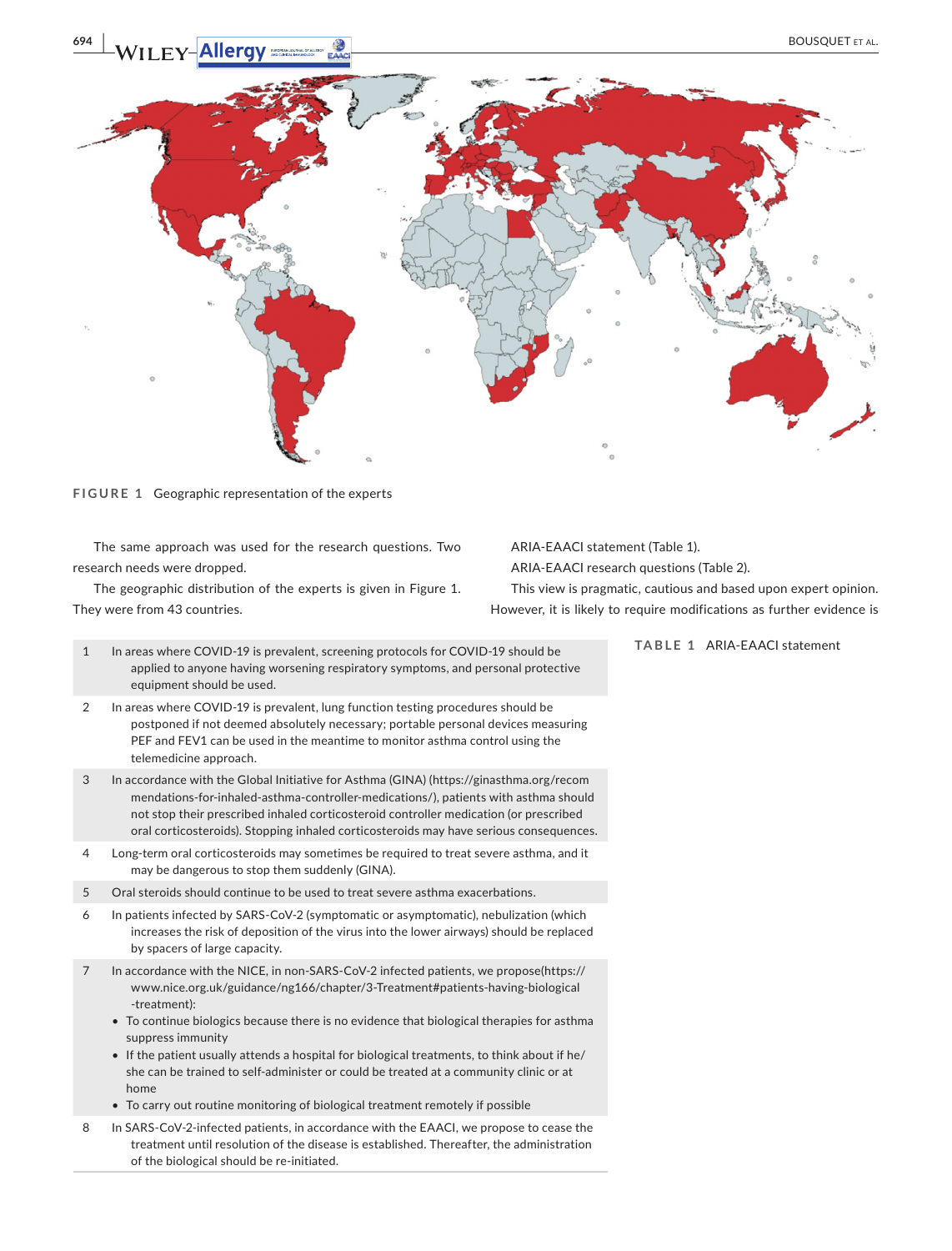#### **TABLE 2** ARIA-EAACI research questions

- 1 Impact of COVID-19 on asthma control
- 2 Impact of COVID-19 respiratory symptoms on severe asthma
- 3 Impact of severe asthma on COVID-19 occurrence and/or severity of pneumonia
- 4 Impact of multimorbidities on asthmatic patients for the control of asthma during COVID-19
- 5 Serologic studies should be performed to assess whether seroconversion and its duration differ in asthmatic and non-asthmatic subjects
- 6 The phenotype of asthma (allergic, neutrophilic, age….) should be studied
- 7 In adult patients, studies should clarify whether asthmatic patients with COVID-19 have isolated asthma or asthma in the context of multimorbidity, particularly in the context of high blood pressure, obesity and diabetes mellitus
- 8 Role of pollen season on COVID-19 severity

gathered. These recommendations are conditional and should be adapted regularly on the basis of evolving clinical evidence.

#### **ACKNOWLEDGMENT**

Open access funding enabled and organized by Projekt DEAL.

#### **CONFLICTS OF INTEREST**

IA reports and Associate Editor of Allergy. CA reports grants from Allergopharma, Idorsia, Swiss National Science Foundation, Christine Kühne-Center for Allergy Research and Education, European Commission's Horison's 2020 Framework Programme, Cure, Novartis Research Institutes, Astra Zeneca, Scibase, advisory role in Sanofi/Regeneron. IA reports personal fees from Mundipharma, Roxall, Sanofi, MSD, Faes Farma, Hikma, UCB, Astra Zeneca, Stallergenes, Abbott, Bial. EB is a member of the Science Committee and Board of the Global Initiative for Asthma (GINA). SBA reports grants from TEVA, personal fees from TEVA, AstraZeneca, Boehringer Ingelheim, GSK, Sanofi, Mylan. JPB reports grants from AstraZeneca, Boston Scientific, GSK, Hoffman La Roche, Ono Pharma, Novartis, Sanofi, Takeda, Boehringer-Ingelheim, Merck, personal fees from AstraZeneca, GSK, Merck, Metapharm, Novartis, Takeda, other from AstraZeneca, Boehringer-Ingelheim, GSK, Merck, Novartis. JB reports personal fees from Chiesi, Cipla, Hikma, Menarini, Mundipharma, Mylan, Novartis, Purina, Sanofi-Aventis, Takeda, Teva, Uriach, other from KYomed-Innov. RB reports grants to Mainz University and personal fees from Boehringer Ingelheim, GlaxoSmithKline, Novartis, and Roche, as well as personal fees from AstraZeneca, Chiesi, Cipla, Sanofi, and Teva. VC reports personal fees from ALK, Allergopharma, Allergy Therapeutics, Diater, LETI, Thermo Fisher, Stallergenes. RSC reports grants from NIAID, CoFAR, Aimmune, DBV Technologies, Astellas, Regeneron, an Advisory member for Alladapt, Genentech, Novartis, and receives personal fees from Before Brands. AC reports grants and personal fees from GSK, SANOFI, Boehringer-Ingelheim, Astrazeneca, Mantecorp, MYLAN, Novartis, personal fees and non-financial support from CHIESI. SdG reports personal fees from AstraZeneca, Chiesi, Menarini, grants and personal fees from GSK, Novartis. DH reports personal fees from AstraZeneca, Chiesi, GSK, Pfizer, personal fees

and non-financial support from Boehringer Ingelheim, Novartis. TE reports other from DBV, Regeneron, grants from Innovation fund Denmark and Co-I or scientific lead in three investigator initiated oral immunotherapy trials supported by the Allergy and Anaphylaxis Program Sickkids and serve as associate editor for Allergy. Advisory board ALK. JF reports personal fees from AstraZeneca, GSK, undipharma, grants and personal fees from Novartis. MG reports grants and personal fees from Elpen, Novartis, Menarini, grants from Galapagos, personal fees from BMS, MSD. TH reports personal fees from GSK, Mundipharma, OrionPharma. MH reports personal fees and non-financial support from GlaxoSmithKline, personal fees from Astrazeneca, Novartis, Roche, Sanofi, Teva. JCI reports personal fees from Faes Farma, Eurofarma Argentina, other from Laboratorios Casasco, Sanofi. GJ reports grants from AstraZeneca, Chiesi, personal fees from Bayer, Eureca vzw, Teva, grants and personal fees from GlaxoSmithKline. MJ reports personal fees from ALK-Abello, Allergopharma, Stallergenes, Anergis, Allergy Therapeutics, Circassia, Leti, Biomay, from HAL, Astra-Zeneka, GSK, Novartis, Teva, Vectura, UCB, Takeda, Roche, Janssen, Medimmune, Chiesi, LK reports grants and personal fees from Allergopharma, LETI Pharma, MEDA/Mylan, Sanofi, personal fees from HAL Allergie, Allergy Therapeut., grants from ALK Abelló, Stallergenes, Quintiles, ASIT biotech, grants from Lofarma, AstraZeneca, GSK, Inmunotk and Membership: AeDA, DGHNO,Deutsche Akademie für Allergologie und klinische Immunologie, HNO-BV GPA,EAACI. PK reports personal fees from Astra, Boehringer Ingelheim, Berlin Chemie Menarini, GSK, Lekam, Novartis, Polpharma, Mylan, Orion, Teva, Adamed. VK reports personal fees from GSK, non-financial support from StallergenGreer, AstraZeneca, Norameda, DIMUNA. DLL reports personal fees from Allakos, Amstrong, Astrazeneca, Boehringer Ingelheim, Chiesi, DBV Technologies, Grunenthal, GSK, MEDA, Menarini, MSD, Novartis, Pfizer, Novartis, Sanofi, Siegfried, UCB, Alakos, Gossamer, grants from Sanofi, Astrazeneca, Novartis, UCB, GSK, TEVA, Boehringer Ingelheim, Chiesi, Purina institute. RL reports grants and personal fees from AZ, GSK, Novartis, grants from Chiesi, JM reports personal fees and other from SANOFI-GENZYME & REGENERON, NOVARTIS, ALLAKOS, grants and personal fees from MYLAN Pharma, URIACH Group, personal fees from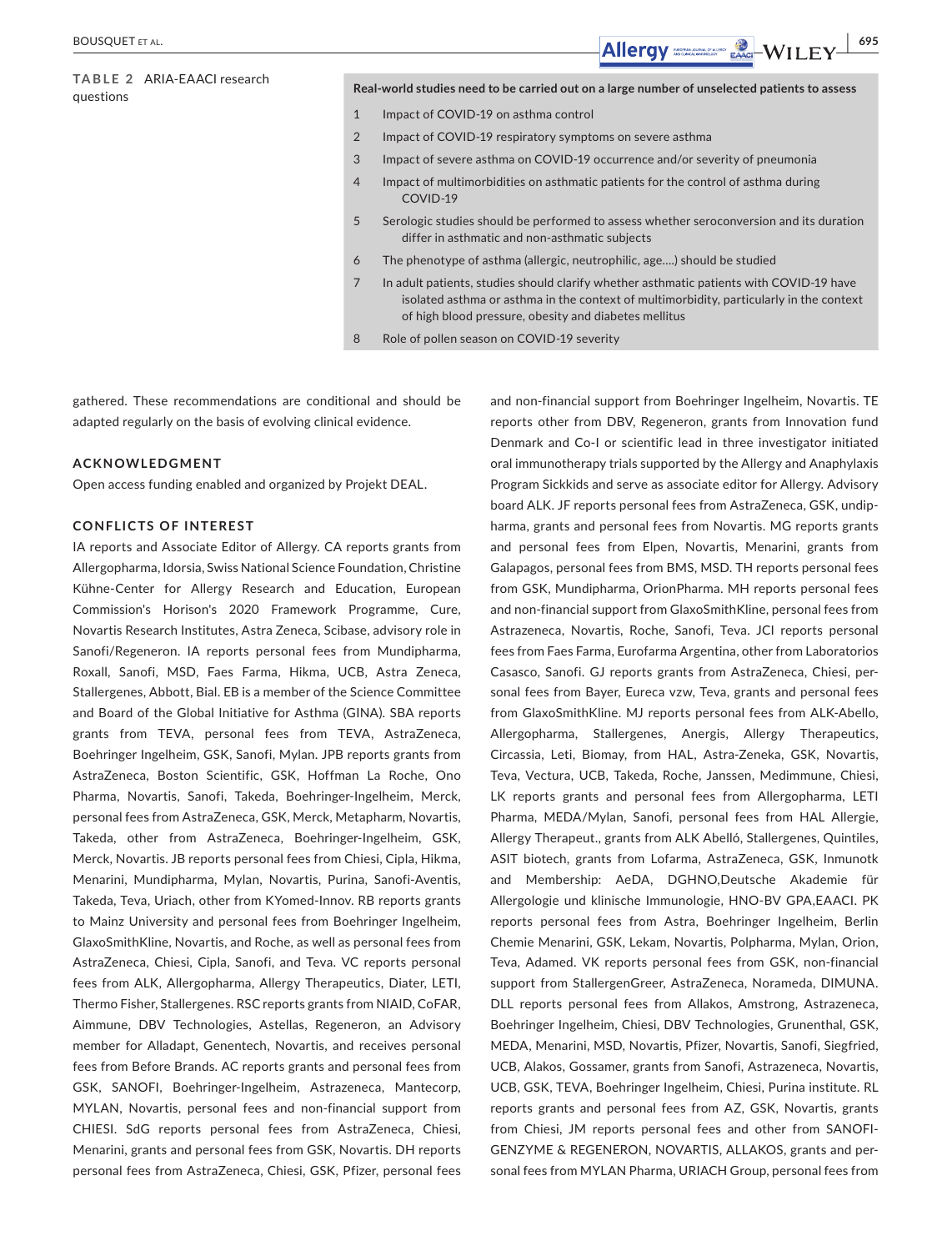**696 | WILEY-Allergy CONSTRUCT ET AL.** 

Mitsubishi-Tanabe, Menarini, UCB, AstraZeneca, GSK, from MSD, outside the submitted work. KN reports grants and other from NIAID, FARE, personal fees and other from Regeneron, grants from EAT, other from Sanofi, Astellas, Nestle, BeforeBrands, Alladapt, ForTra, Genentech, AImmune Therapeutics, DBV Technologies, personal fees from Astrazeneca, ImmuneWorks, Cour Pharmaceuticals, grants from Allergenis, Ukko Pharma, Novartis,AnaptysBio, Adare Pharmaceuticals, Stallergenes-Greer, NHLBI, NIEHS, EPA, WAO Center of Excellence, Iggenix, Probio, Vedanta, Centecor, Seed, Immune Tolerance Network, NIH,; In addition, Dr Nadeau has a patent Inhibition of Allergic Reaction to Peanut Allergen using an IL-33 Inhibitor pending, a patent Special Oral Formula for Decreasing Food Allergy Risk and Treatment for Food Allergy pending, a patent Basophil Activation Based Diagnostic Allergy Test pending, a patent Granulocyte-based methods for detecting and monitoring immune system disorders pending, a patent Methods and Assays for Detecting and Quantifying Pure Subpopulations of White Blood Cells in Immune System Disorders pending, a patent Mixed Allergen Compositions and Methods for Using the Same pending, and a patent Microfluidic Device and Diagnostic Methods for Allergy Testing Based on Detection of Basophil Activation pending. YO reports personal fees from Shionogi Co., Ltd., Torii Co., Ltd., GSK, MSD, Eizai Co.,Ltd., grants and personal fees from Kyorin Co., Ltd., Tiho Co., Ltd., grants from Yakuruto Co., Ltd., Yamada Bee Farm. ROB reports grants and personal fees from AstraZeneca, GSK, grants from Novartis, Medimmune, Bayer. YO reports personal fees from Shionogi Co., Ltd., Torii Co., Ltd., GSK, MSD, Eizai Co.,Ltd., grants and personal fees from Kyorin Co., Ltd., Tiho Co., Ltd., grants from Yakuruto Co., Ltd., Yamada Bee Farm, outside the submitted work. NP reports personal fees from Novartis, Nutricia, HAL, MENARINI/ FAES FARMA, SANOFI, MYLAN/MEDA, BIOMAY, AstraZeneca, GSK, MSD, ASIT BIOTECH, Boehringer Ingelheim, grants from Gerolymatos International SA, Capricare. OP reports grants and personal fees from Anergis SA, ALK-Abelló, Allergopharma, Stallergenes Greer, HAL Allergy Holding BV/HAL Allergie GmbH, Bencard Allergie GmbH/Allergy Therapeutics, Lofarma, ASIT Biotech Tools SA, Laboratorios LETI/LETI Pharma, grants from Biomay, Glaxo Smith Kline Circassia, personal fees from MEDA Pharma/MYLAN, Mobile Chamber Experts (a GA<sup>2</sup>LEN Partner), Indoor Biotechnologies, Astellas Pharma Global, EUFOREA, ROXALL, NOVARTIS, SANOFI AVENTIS, Med Update Europe GmbH, streamedup! GmbH. FP reports sanofi, novartis, teva, astrazeneca, glaxosmithkline, menarini, mundipharma, guidotti, malesci, chiesi, valeas, allergy therapeutics, almirall, personal fees from boehringer Ingelheim. FR reports personal fees from AstraZeneca, Novartis, Lusomedicamenta, Sanofi, GSK. JS reports other from MEDA, grants and personal fees from SANOFI, personal fees from GSK, NOVARTIS, ASTRA ZENECA, MUNDIPHARMA, FAES FARMA. JSchwarze reports personal fees from MYLAN, outside the submitted work. ASheikh reports support of the Asthma UK Centre for Applied Research. RS reports grants from São Paulo Research Foundation, MSD,grants and personal fees from Novartis, grants, personal fees and non-financial support from AstraZeneca, Chiesi, Boehringer Ingelheim. IT reports grants from GSK Hellas, ELPEN, personal fees from Boehringer Ingelheim, Novartis, Astra Zeneca, GSK. TZ reports Organizational affiliations: Committee member: WHO-Initiative "Allergic Rhinitis and Its Impact on Asthma" (ARIA); Member of the Board: German Society for Allergy and Clinical Immunology (DGAKI); Head: European Centre for Allergy Research Foundation (ECARF); President: Global Allergy and Asthma European Network (GA<sup>2</sup>LEN); Member: Committee on Allergy Diagnosis and Molecular Allergology, World Allergy Organization (WAO). The other authors have no COI to declare.

#### **ORCID**

*Cezmi A. Akdis* https://orcid.org/0000-0001-8020-019X *Oliver Pfaar* https://orcid.org/0000-0003-4374-9639 *Kari C. Nadeau* https://orcid.org/0000-0002-2146-2955 *Thomas Eiwegger* https://orcid.org/0000-0002-2914-7829 *Claus Bachert* https://orcid.org/0000-0003-4742-1665 *Karl-Christian Bergmann* **b** https://orcid. org/0000-0002-0306-9922

*Mateo Bonini* https://orcid.org/0000-0002-3042-0765 *Louis-Philippe Boulet* https://orcid.org/0000-0003-3485-9393 *Victoria Cardona* https://orcid.org/0000-0003-2197-9767 *Thomas Casale* https://orcid.org/0000-0002-3149-7377 *Mübeccel Akdis* https://orcid.org/0000-0003-0554-9943 *Alvaro A. Cruz* https://orcid.org/0000-0002-7403-3871 *Wytske J. Fokkens* https://orcid.org/0000-0003-4852-229X *Maia Gotua* https://orcid.org/0000-0003-2497-4128 *Tari Haahtela* https://orcid.org/0000-0003-4757-2156 *Eckard Hamelmann* https://orcid.org/0000-0002-2996-8248 *Dmitry Kudlay* https://orcid.org/0000-0003-1878-4467 *Michael Levin* https://orcid.org/0000-0003-2439-7981 *Desiree Larenas-Linnemann* **D** https://orcid. org/0000-0002-5713-5331

*Mario Morais-Almeida* https://orcid.org/0000-0003-1837-2980 *Ken Ohta* https://orcid.org/0000-0001-9734-4579 *Nikos G. Papadopoulos* https://orcid.org/0000-0002-4448-3468 *Gianni Passalacqua* https://orcid.org/0000-0002-5139-3604 *Vincenzo Patella* https://orcid.org/0000-0001-5640-6446 *Joaquin Sastre* https://orcid.org/0000-0003-4689-6837 *Peter-Valentin Tomazic* https://orcid.org/0000-0001-6445-4800 *Sanna Toppila-Salmi* https://orcid.org/0000-0003-0890-6686 *Gary W. K. Wong* https://orcid.org/0000-0001-5939-812X *Torsten Zuberbier* https://orcid.org/0000-0002-1466-8875 *Ioana Agache* https://orcid.org/0000-0001-7994-364X

#### **REFERENCES**

- 1. Coronaviridae Study Group of the International Committee on Taxonomy of Viruses. The species Severe acute respiratory syndrome-related coronavirus: classifying 2019-nCoV and naming it SARS-CoV-2. *Nat Microbiol*. 2020;5: 536–544.
- 2. Bousquet J, Akdis C, Jutel M, et al. Intranasal corticosteroids in allergic rhinitis in COVID-19 infected patients: An ARIA-EAACI statement. *Allergy*. 2020;75:2440–2444. https://doi.org/10.1111/ all.14302